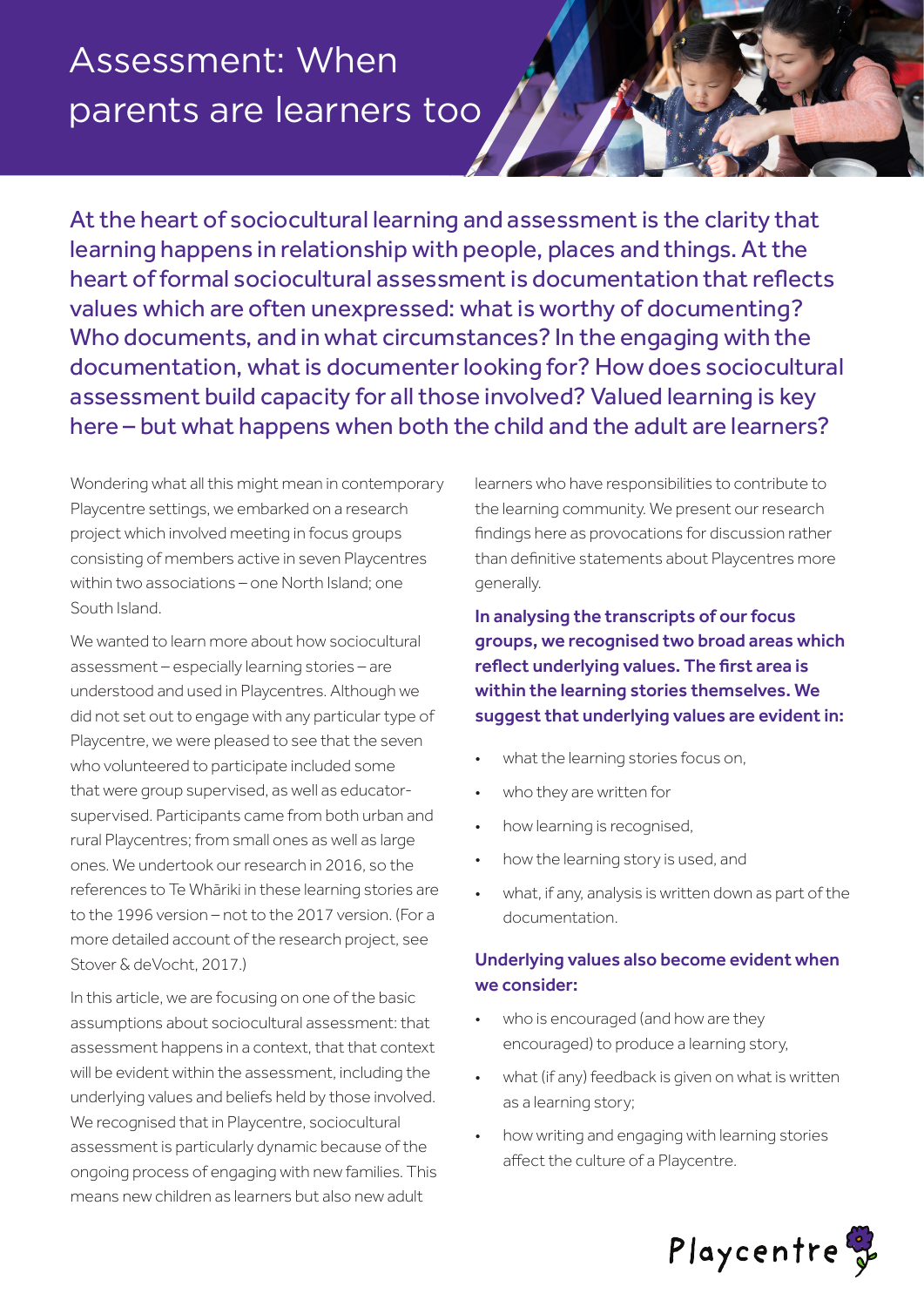# What valued learning is evident in learning stories?

In total, the focus groups considered more than 50 learning stories. These learnings were brought to the focus groups, and participants were encouraged to discuss their significance.

These learning stories were gifted to the researchers as part of the project. Working through these learning stories, we found that most were written 'to the child' – in other words, that the learning stories are often written conversationally – or as a 'letter' to the child. Grammatically, this has the author as 'I' and the child as 'You'. An example: 'When we arrived at Playcentre today, you told me you were going to get some toys out'.

But there are learning stories that are written as a commentary about the child – with the author as 'I' and the child as 'he/she/they'. An example: 'She decided to run…'. Others are written from the child's perspective – a sort of 'ghost writing' with the child referred to as 'I'. An example: 'Today my mummy and daddy got married, it was such a lot of fun and a special day us all… I was making everyone smile and giggle at me.'

Some learning stories were written in storytelling form, such as: 'Ahoy there, Captain Yasi! Today you set off on a hunt for 'golden treasure' on the island. With your band of merry pirates you waves the flag and set sail across the seats. You succeeded to find a safe place to bury your treasure so the other pirates couldn't find it! The long swishy grass was perfect…'.

And some are written in rhyme:

'SPLASH SUMMER DAY: Way hey we're having fun today / Having wet and splashy water play / Sliding down the slippery slide / All the water makes for a great ride / Time to go home, to say good bye / Mummies and Daddies will have lots of washing to dry!'

Several learning stories consist of a child's storytelling, as recorded by an adult: "Once upon a

time, there was big bad wolf. And what did it eat? Fish. And the Big Bad Wolf said, 'Yucky fish' and it dived into the water. A shark came…." In our research, there was recognition that listening to learning stories can help encourage dispositions for learning, (such as 'confidence') as well as 'their character'. This can occur 'by listening to stories that other people have said about them and remembering things, building their memory and building imagination for things that they might want to revisit or through hearing about that story again.'

Several spoke about learning stories as documenting the story of each child's early life – something that may be of interest later on. Several participants saw the documentation as providing a memory bank about the early years. An example: "My child, when they're older, will be able to say look, as a three-yearold I worked really nicely in a group!"

Once learning stories are written up, what happens next varied. None of those Playcentres in our research were using any online assessment platforms in 2016. The participants reported that in some Playcentres, learning stories were displayed on the wall for a term, and then removed and put in portfolios.. In at least one Playcentre, children's portfolios were regularly brought out to encourage children to open them, to discuss, to remember. One Playcentre with a 'story time' routine, regularly included portfolios as a source of stories to be read out loud. Interestingly, some learning stories were formatted so that analysis appeared on a separate page from the learning story, so that the learning story could be easily read out loud without the analysis.

We found that while the learning stories often had evidence of forward thinking ('What next?'), the focus groups indicated that planning for Playcentres was much more complex than following up on learning stories. One focus group decided that in their experience, learning stories were about transforming the learning story author;

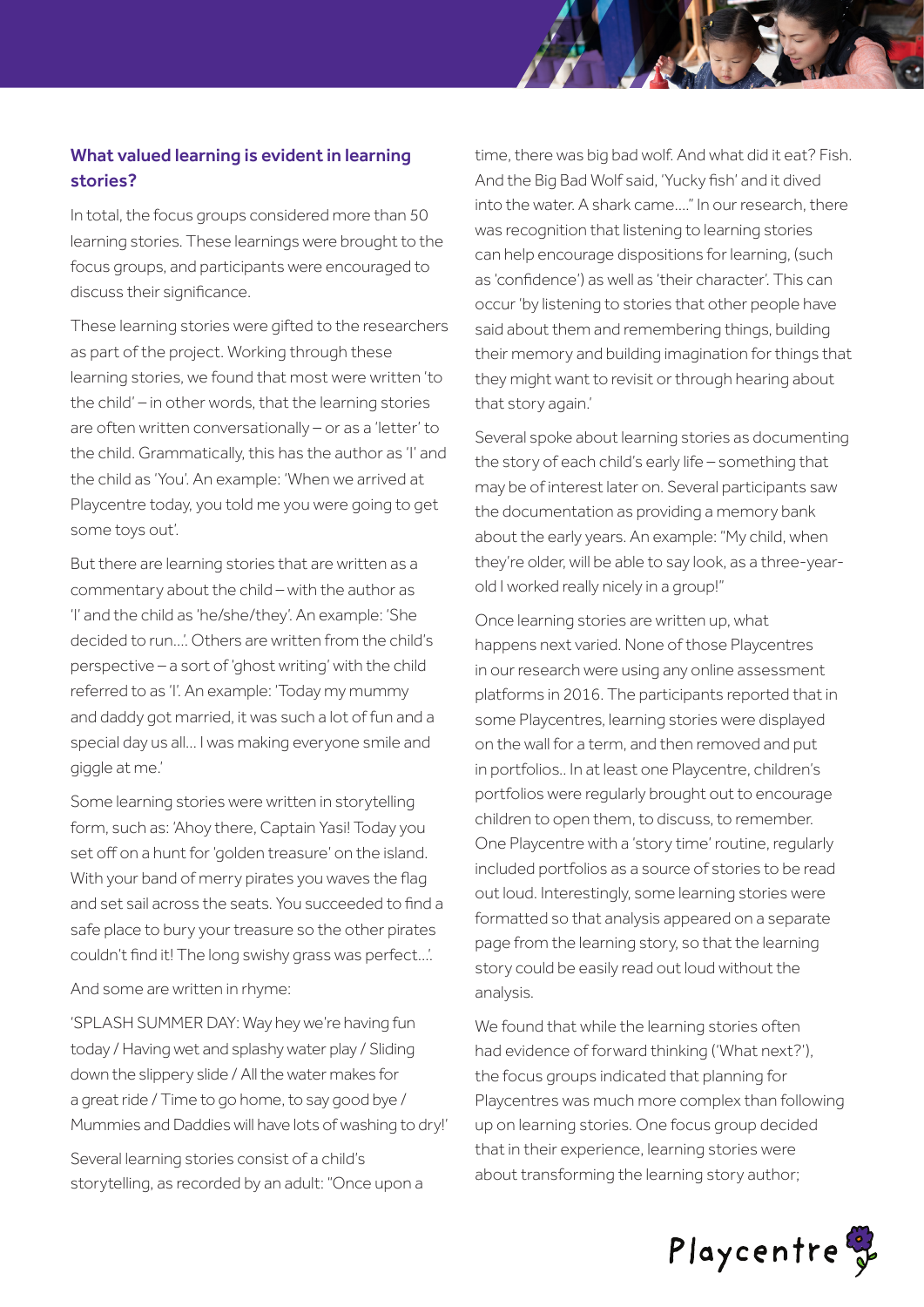that observing a child and www.Playcentre.org.nz writing a learning story – taking the author to new understandings of the child – which could impact immediately on planning, but equally could mean that the adult might have a new insight about how to be alongside the child. Informal discussions often happened. Insights – often tentative insights – were shared with the child's parent.

A participant mused that because so much of what happens at Playcentre is child-led, adults are not directing the learning: 'Like today for instance, the child came with an idea and they wanted to do that idea and it was feeding the birds and thankfully we had some bird feeding apparatus.' She explained that learning happens through 'full engagement' between the child and the environment. Several participants pointed out that – prompted by a learning story, a Playcentre parent might set up an activity and find that the child is not interested. So adult intentional planning is only one component of the planning that occurs in a Playcentre environment.

In addition, there are pragmatic reasons why learning stories may not feed into intentional planning. One participant pointed out that there is often a delay in getting learning stories written up so their usefulness for immediate planning is often in conversation, rather than because someone read and acted on a learning story.

Nearly all learning stories had a graphic attached, sometimes a piece of children's artwork, but more usually a photograph or two. Photographs were described as adding value to learning stories. As one research participant said: "Photos aren't a necessity, but a great photo is amazing …." Participantssuggested that young children often found that the photographs were a meaningful prompt for remembering. Sometimes the memories were about what was happening in photo, but more often the children's strongest interests were about who was in the photo.

The normalising of photography on Playcentre session was commented on in one focus group where concerns were also raised about parents potentially being overly focused on photography and less interested in engaging meaningfully in what their child was doing. However, another participant suggested that photographs can substitute for effort on the part of the learning story author. A learning story could be "just a bit pretty as opposed to really giving much grunt". A strong learning story might combine both the aesthetic of the 'pretty' and the 'grunt' of author effort.

## What was the valued learning that was evident in these learning stories?

Below are eight broad areas that we suggest indicates what was important for those writing the learning stories. The examples given are extracts from learning stories which we think illustrate the values underlying.

#### 1. Documenting children's interests

In some cases, this was a discovery for the learning story author, but in many cases, it was reinforcing the value of a child's interest. In some learning stories, this included hypothesising ('What do you think will happen? Why?) and sometimes making evident subject areas – such as maths, science and literacy. Examples: "Wow Cooper! You sure love the sandpit at Playcentre! You are the master of the digger, spades, trucks, trailers and rakes…", "Your family of elephants came to Playcentre again today and you wanted to give them a bath…"

#### 2. Making connections

Often these were connections between the child and the Playcentre community and local environment. But connections were also made to the child's home and especially home culture, to distant family members, and to past experiences. Eg: "Mia – you told us about a friend who had a cicada wing. It was nice that you shared your world outside of Playcentre with us.", "I love how you bring your ideas of places you have visited into your play."